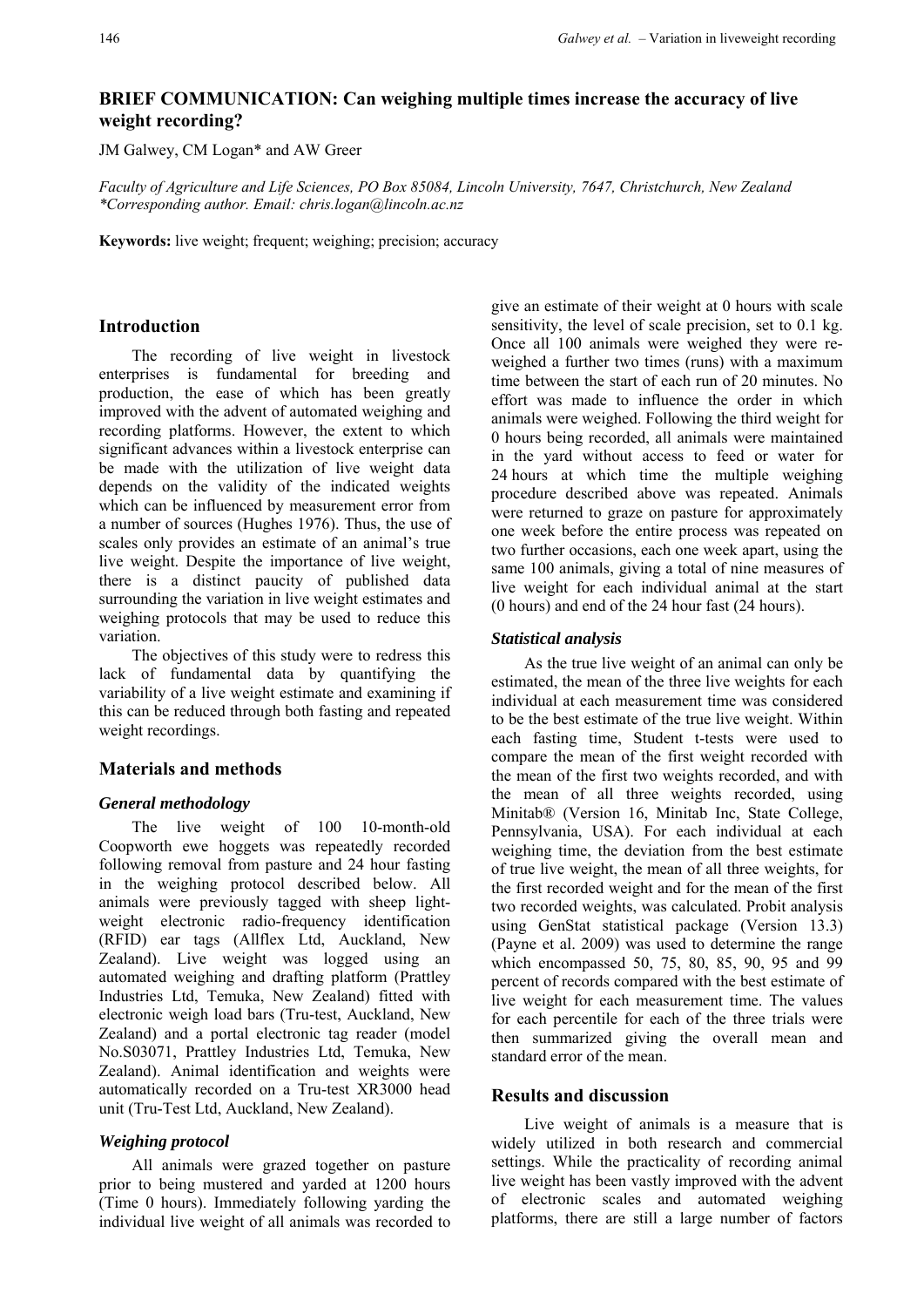that may influence the recorded weight of an individual. These include errors associated with both animal movements while on the weighing platform or the weighing apparatus itself. As such, the true live weight of an animal is not known and can only be estimated. With this in mind, the objective of this study was to evaluate the accuracy of weight estimates and whether these can be improved through weighing multiple times. In order to achieve this, a best estimate of the true live weight of each animal is required, being the mean of the three recorded live weights at each sampling time which, in itself, can have significant limitations for the interpretation of results. Overall, the protocol for estimating live weight used had no influence on the mean live weight that was logged, with values  $\pm$  the standard error of the mean, being  $46.0 \pm 0.3$ ,  $45.9 \pm 0.3$  and  $45.9 \pm 0.3$ kg at 0 hours fasting and  $43.1 \pm 0.3$ ,  $43.1 \pm 0.3$  and  $43.0 \pm 0.3$  kg after 24 hours fasting for the first weight, the mean of the first two weights and the mean of all three weights, respectively  $(P > 0.8$  for all combinations). As such, the approach of using the mean of the three weights as the best estimate of their true live weight can be considered a reasonable starting point for examination of the variability associated with recording the live weight of animals.

The range in weight recordings, relative to the best estimate of live weight, for which a given percentage of the population will fall within if just the first weight or the mean of the first two weights are considered in animals after 0 hours or 24 hours fasting, is given in Table 1. Across all scenarios, the minimum sensitivity at which a reliable weight can be estimated increases with an increasing proportion of accurate weight recordings. For example, measurements using the first recorded weight only at 0 hours fasting, 50% of individuals were within 0.1 kg of their estimated true weight while 99% of the weight recordings at the same time were within 0.7 kg. In comparison, for animals that were fasted for 24 hours, this variation was reduced with 99% of animals recording a first weight that was within

0.4 kg of their estimated true weight. Nearly all of this variation can be explained by a slight decline in mean live weight between the first weighing and third weighing by 0.2 kg  $(0.51\%)$  and 0.1 kg  $(0.15\%)$ at times 0 hours and 24 hours, respectively. This presumably reflects either reduced losses of excrement and/or evaporative losses in fasted animals between weight recordings. It is possible that reduced variation due to less animal movement as they became familiar with the weighing protocol may be a contributing factor.

Including the mean of the first two weights improved the accuracy of weight recordings compared with a single weight with 99% of weight records using the mean of the first two weights being within 0.3 kg and 0.2 kg of the estimated true weight for 0 hours and 24 hours fasting, respectively. This was anticipated due to the method used to determine the estimated true weight of an individual. As such, it is difficult to determine the real advantage in weighing accuracy from weighing multiple times. Direct comparisons of multiple weighing within an immediate timeframe, as carried out in this study, are not available from the literature. However, similar conclusions were reached by Lush and Black (1927) who reported reduced error in live weight recordings in cattle that were weighed on three consecutive days. In contrast, Bean (1946) observed the use of a threeday mean weight in swine actually introduced further error into the results rather than ruling it out. Similarly, Bean (1948) reported that a single weight in sheep was as reliable as the average of three consecutive daily weights, a conclusion supported by Baker et al. (1947) in calves when uniform conditions were maintained. Although the results of the current study indicate that multiple weight recordings did increase the accuracy of weight estimates, the additional effort required must be considered against the relative reward. The taking of multiple measurements in the interests of completeness, itself not achievable, involves the law of diminishing returns for new information from each additional unit

**Table 1:** Variation in live weight  $\pm$  standard error of the mean (kg) from the best estimate of the true live weight of an animal, derived as the mean of three weighings, required to include a given percentage ranging from 50% to 99% of the population for when the first recorded weight alone is used, or the mean of the first two weights for animals that have been fasted for 0 hours or 24 hours. Mean true live weights were estimated to be  $45.9 \pm 0.3$  kg and  $43.0 \pm 0.3$  kg at 0 hours and 24 hours fasting, respectively.

| Proportion of<br>samples $(\% )$ | 0 hours fasted  |                    | 24 hours fasted |                    |
|----------------------------------|-----------------|--------------------|-----------------|--------------------|
|                                  | 1st weight      | 1st and 2nd weight | 1st weight      | 1st and 2nd weight |
| 50                               | $0.08 \pm 0.07$ | $0.01 \pm 0.10$    | $0.08 \pm 0.01$ | $0.04 \pm 0.02$    |
| 75                               | $0.26 \pm 0.08$ | $0.09 \pm 0.06$    | $0.18 \pm 0.01$ | $0.09 \pm 0.01$    |
| 80                               | $0.30 \pm 0.09$ | $0.12 \pm 0.06$    | $0.21 \pm 0.01$ | $0.10 \pm 0.01$    |
| 85                               | $0.35 \pm 0.10$ | $0.14 \pm 0.05$    | $0.24 \pm 0.01$ | $0.12 \pm 0.02$    |
| 90                               | $0.42 \pm 0.11$ | $0.18 \pm 0.05$    | $0.27 \pm 0.01$ | $0.13 \pm 0.02$    |
| 95                               | $0.52 \pm 0.12$ | $0.22 \pm 0.05$    | $0.33 \pm 0.01$ | $0.16 \pm 0.03$    |
| 99                               | $0.69 \pm 0.16$ | $0.31 \pm 0.09$    | $0.43 \pm 0.02$ | $0.22 \pm 0.06$    |